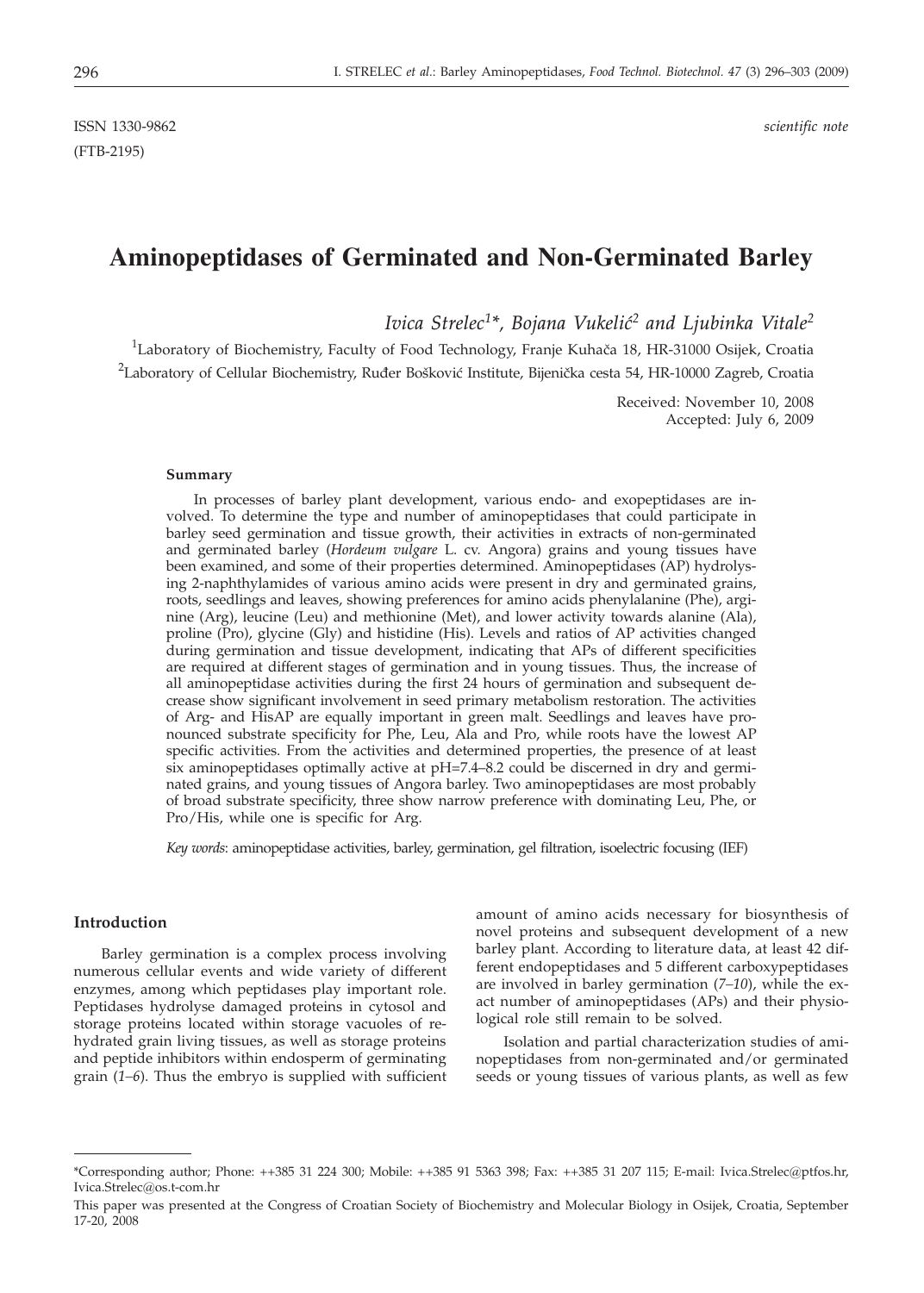data concerning activity changes during germination, revealed at least three different groups of APs with various substrate specificities possibly involved in germination process (*1,11*). The first group of so called 'neutral aminopeptidases' are APs with neutral pH optima and narrow or broad specificity for various aromatic and hydrophobic amino acids such as phenylalanine (Phe), leucine (Leu), methionine (Met), tyrosine (Tyr) and alanine (Ala), as well as iminopeptidase specific for proline. The second group, 'alkaline aminopeptidases', includes enzymes active in slightly basic pH: aminopeptidases with narrow specificity splitting Leu, Ala, Met, glycine (Gly) or arginine (Arg) from their naphthylamides or *para*-nitroanilides, and dipeptidyl peptidases cleaving off various dipeptides from N-terminus of substrates. The third group involves ubiquitous leucyl aminopeptidases (LAP), hexameric enzymes that have been well characterized in barley, kidney bean and tomato (*1,11,12*). Several APs were isolated and partially characterized from non-germinated or germinated barley grains or young barley tissues. Three of them were neutral aminopeptidases, one preferentially cleaving Phe-bond was isolated from barley dry grains (*13*), the other one cleaving Ala-bond from chloroplast stroma of barley leaves (*14*), and the third one cleaving Leu-bond from etiolated barley seedlings (*15*). Four APs belonged to the group of alkaline aminopeptidases. AP showing preference for Arg- and Leu-bond, designated as aleurain, was isolated from barley leaves (*16*). AP optimally cleaving Leu-pNA from barley flour (*17*), dipeptidase cleaving Ala-Gly from malt (*18*) and dipeptidyl peptidase IV from barley leaves (*19*) were also isolated. Leucyl aminopeptidase acting on Leu- -Gly-Gly and Leu-Tyr at pH=8 to 10 was isolated from barley malt (*12*). Since APs were found in dry and germinating seeds, as well as in developing tissues of different plants, it was concluded that their basic physiological role could be in protein turnover and degradation of storage proteins (*11*).

Although isolation and partial characterization of barley and other plant APs gave insight into possible number of aminopeptidases which could be involved in germination, comparative study on aminopeptidase activities toward various substrates during germination and young tissue development is still scarce. There are only few data available on aminopeptidase activity changes during germination of plant seeds (*20–23*) using only limited number of substrates, leaving the need for further investigation of APs involved in germination processes.

In order to determine the number of aminopeptidases induced and involved in barley seed germination, and to elucidate their possible role in germination process, AP activities in extracts of barley grains at the beginning of germination, during germination phases and in tissues of germinated barley have been examined. In addition, pH optimum, molecular mass and isoelectric point of APs in barley extracts were determined.

## **Materials and Methods**

## *Plant material*

Grains of two-row, winter barley, *Hordeum vulgare* L. cv. Angora, were obtained from the Agricultural Institute Osijek, Croatia. The grains were surface-sterilized

with 1 % sodium hypochlorite solution, washed with 0.5 M sodium chloride solution and then with distilled water. After steeping at 24  $^{\circ}$ C during 24 hours, the grains were germinated for 2 days in dark at 24 °C. Developed green malt barley was then allowed to grow at daylight for 2 days to develop primary leaves.

## *Extract preparation*

A mass of 0.5–0.6 g of barley grains (resting, steeped for 4, 12 or 24 h, or malted), seedlings, roots or leaves was crushed in liquid nitrogen using mortar and pestle, and homogenized on ice in 5 mL of 50 mM sodium acetate buffer (pH=6.0) containing 0.1 mM EDTA and 0.1 M NaCl using Ultra-Turrax homogenizer for 1 min (barley grains) or Potter homogenizer for 3–5 min (seedlings, roots, leaves). After the addition of Triton X-100 to the homogenized samples (final concentration of Triton X-100 was 0.1 %), the extracts were incubated on ice for 20 min, and then centrifuged (16 000×g, 5 min, 4 °C). Supernatants were collected, and residues rinsed with 3 mL of the same buffer and centrifuged again under the same conditions. Pooled supernatants were used for aminopeptidase activity and protein content determination, as well as for molecular mass estimation and pH optimum determination. Residues that remained after the second centrifugation were re-suspended in 2 mL of the same buffer, homogenized by vortexing and used for determination of the remaining aminopeptidase activity.

For native PAGE and isoelectric focusing (IEF), the extraction procedure was modified: (*i*) extraction buffer was 50 mM Tris-HCl (pH=8.0), (*ii*) the addition of Triton X-100 was omitted, (*iii*) homogenization was performed by vortexing (30 s) each 15 min during 1 hour, and (*iv*) extracts were clarified by centrifugation at 20 000×g for 30 min at 4 °C.

# *Aminopeptidase activity assay and protein content determination*

Aminopeptidase activities were determined by colorimetric method using amino acid-2-naphthylamides (2NA) as substrates, and Fast Blue B Salt (FBB) as hydrolysis product coupler (*24*). Reaction mixture (1 mL) contained 50 mM Tris-HCl buffer (pH=7.5), 88.4  $\mu$ M substrate and  $50-100 \mu L$  of extracts (40–80 µg of proteins) or residue suspension. After 15 min of incubation at 37 °C, the reaction was terminated by the addition of 0.2 mL of colour development solution (1.5 mg of FBB in 1 mL of 2.0 M sodium acetate buffer, pH=4.2, with 10 % Tween 20). The absorbance was measured at 530 nm and the enzyme activity was determined using known concentrations of b-naphthylamine as standard. Enzyme activities are expressed in mU per mg of soluble protein. One enzyme unit released 1  $\mu$ mol of  $\beta$ -naphthylamine from corresponding amino acid 2NA per minute at 37 °C and pH=7.5. Soluble protein concentration was determined by Bradford method (*25*) with bovine serum albumin as standard.

#### *Molecular mass estimation*

Molecular mass of barley aminopeptidases was estimated by gel filtration in  $0.9\times 60$  cm column of Sephacryl S-200 (Amersham Biosciences, Sweden). The column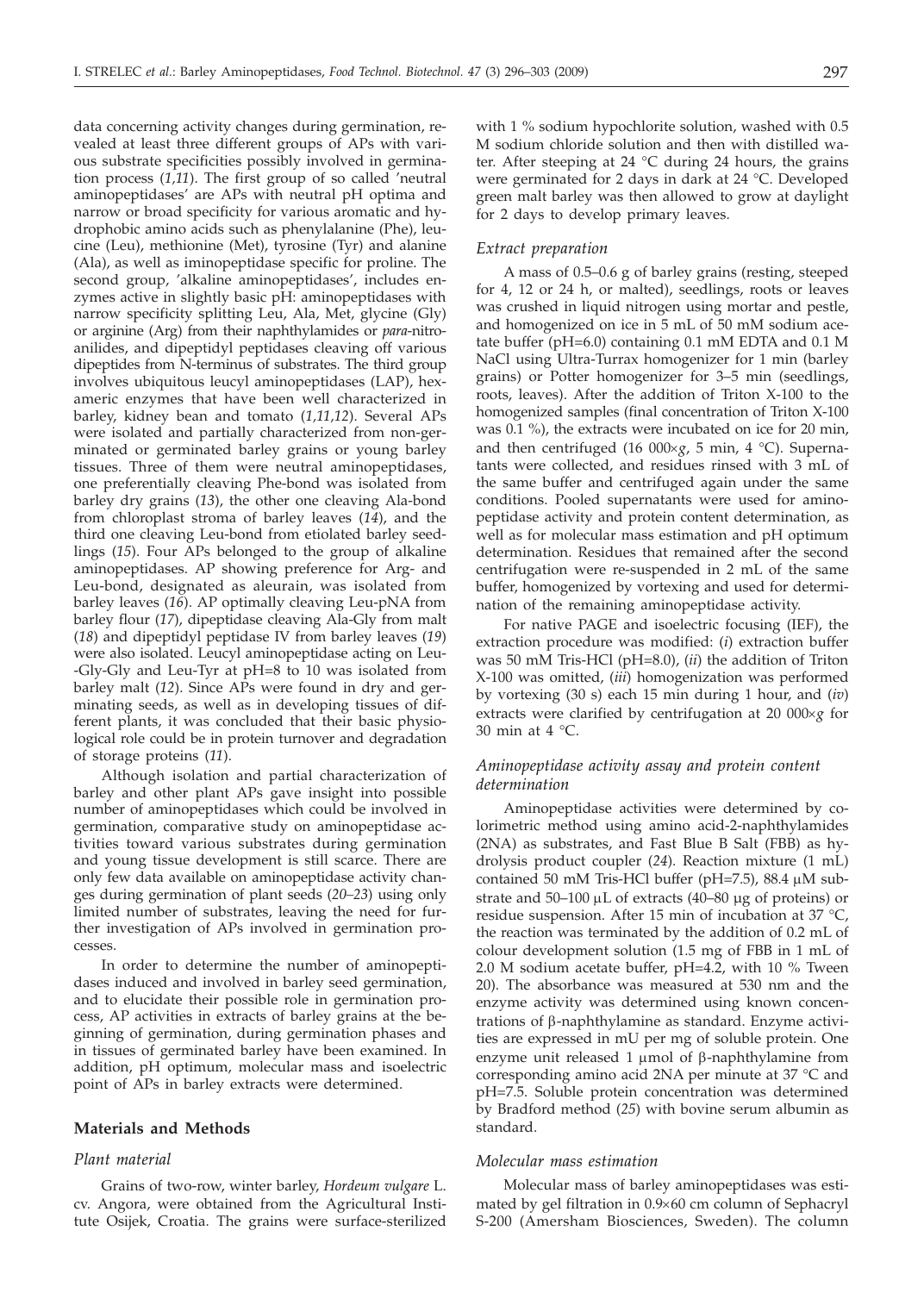was operated at 4  $^{\circ}$ C and flow rate of 5.6 mL/h. Column equilibration and elution were performed with 50 mM sodium acetate buffer, pH=6.2, containing 0.5 M NaCl. Blue dextran (2000 kDa), catalase (232 kDa), aldolase (158 kDa), egg albumin (45 kDa) and chymotrypsinogen (25 kDa) were used as standards for molecular mass calibration curve.

# *Native PAGE and IEF*

Proteins extracted in Tris-HCl buffer, pH=8.0, were separated by vertical electrophoresis on Hoefer SE600 Ruby unit (Hoefer, USA) using native PAGE, pH=8.9, system, and by horizontal IEF in pH gradient 3.5–9.5 and 4.0–6.5 using Multiphor II electrophoresis unit (Amersham Biosciences, Sweden). APs were localized by assaying AP activity in gel slices using 2-naphthylamides of amino acids phenylalanine, leucine and arginine.

#### *pH optimum determination*

The Britton-Robinson (*26*) buffer system in the pH range of 5.0–9.0 with the increment of 0.4 pH units was used to determine the optimal pH for AP activity in barley extracts.

#### *Statistical analysis*

Statistical analysis of data was performed using statistical software Statistica (StatSoft, USA). Enzyme activities of three to six independent repetitions were calculated by descriptive statistics. Similarity of AP activity changes towards various substrates during germination was calculated using *t*-test of dependent samples, coefficient of correlation, and Spearman rank order. Number of barley aminopeptidases was deduced by analysis of all obtained data using Spearman rank order and cluster analysis.

## **Results and Discussion**

# *Aminopeptidase activities in non-germinated and germinated barley grains*

Analysis of aminopeptidase activities in extracts and residues of non-germinated and germinated barley grains toward b-naphthylamides of hydrophobic (Phe, Leu, Met, Ala, Gly), basic amino acids (Arg, His) and imino acid (Pro) showed that aminopeptidases accepting all these amino acids were present in all extracts. Preferred substrates were Phe-, Arg-, Met- and Leu-2NA, whereas activity towards Ala-, Pro-, Gly- and His-2NA was much lower, decreasing in this order (Fig. 1). Determination of AP activity in extracts and barley sample residues showed that extraction was extensive to almost quantitative. Dry and steeped grain extracts contained 85–94 % of activities towards preferred substrates and 68–75 % of activities towards poor substrates, while green malt extracts contained 95–99 and 75–98 % of activities towards preferred and poor substrates, respectively.

During the first 24 hours of germination, the activities towards examined substrates significantly increased, and afterwards decreased. In the green malt extracts, the activities were 57–89 % of those determined in non-germinated grains. Exceptions were activities with Arg-



**Fig. 1**. Aminopeptidase activity changes during barley (*Hordeum vulgare* L. cv. Angora) germination: a) activities towards Arg-, Met-, Phe- and Leu-2NA, and b) activities towards Ala-, Pro-, Gly- and His-2NA. Activities are expressed in mU per mg of soluble protein. Results are mean values±standard error of 3–6 determinations

and His-2NA as substrates that continued to increase towards green malt. Activities with these two substrates were 50 % higher in green malt than in non-germinated grains.

In extracts of non-germinated and germinated barley grains, the domination of APs that hydrolyse bonds of hydrophobic Phe>Leu>Met and basic amino acid Arg, and much lower activities with other tested substrates, are consistent with previous findings for AP activities in crude extracts of dry barley grains (*13*), with substrate specificities of partially purified maize seed aminopeptidases (*27*), as well as with AP zymograms of pea seeds (*23*). Similar order of AP activity levels has also been observed for germinated wheat and pine seeds (*22,28*). Changes of AP activities during germination have been reported for barley (*20*), wheat (*21*), maize (*22*) and pine seeds (*28*), but their dynamics was different from our findings. The increase of AP activity towards Phe- and Leu-2NA, observed by Mikola and Kohlemainen (*20*) in seedling and scutellum of barley seeds, started on the second day of germination and continued until the fourth day, without the activity decrease that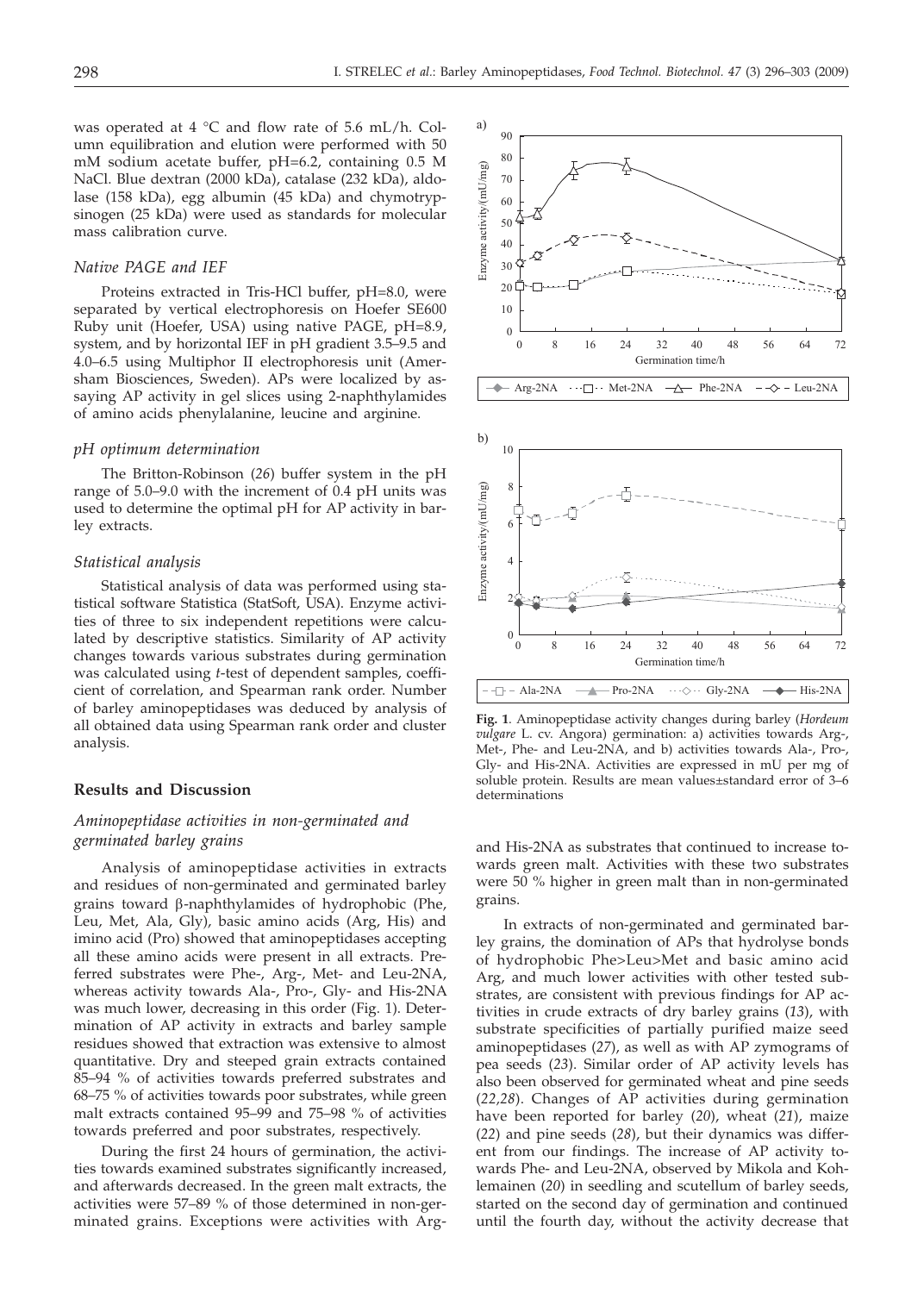has been observed with those two substrates after 24 hours of germination in our case. During germination of wheat (*21*), the increase of AP activity from the second until the fourth day and after the decrease was observed in one variety, while in another variety, AP activity decreased during the starting two days of germination. Increase of AP activities towards Phe-, Leu- and Arg-2NA was observed during 14 days of pine seed germination (*28*), while AP activity with Leu-2NA as substrate decreased during maize seed germination (*22*). The difference in AP activity changes during germination between our and previously reported findings could result from differences in physiological function of APs in various plants, differences among varieties, germination conditions applied, part of grain that was examined, and extraction method used. Nevertheless, the increase of AP activities in all cases indicates a significant role of aminopeptidases in seed primary metabolism restoration and early phases of tissue development and growth.

Primary seed metabolism restoration, starting with seed imbibition, proceeds over short period of few hours, during which complete cellular activity restoration takes place. Restoration includes reparation of damaged cellular components, activation of oxidative phosphorylation and degradation of damaged proteins and their *de novo* biosynthesis (*2,3,6*). Aminopeptidases that are present in dry grains (Fig. 1) seem to be sufficient for release of amino acids necessary for novel protein biosynthesis during early few hours of germination. Increase of AP activity at the starting 24 hours suggests that they might be among newly synthesised proteins (Fig. 1). Those newly synthesised APs are probably needed in early phases of tissue development and growth that precedes endosperm storage protein degradation. During early process of tissue development and growth, the pool of storage proteins and peptides within cytosol and protein storage vacuoles of embryo and scutellum is used as raw material for the release of amino acids (*2–6,15,29–33*). When the pool of scutellar and embryonic peptides and proteins becomes depleted, some of the APs could probably be degraded, which can be detected as a decrease of the majority of AP activities after 24 hours of germination (Fig. 1). Continuous increase of APs that degrade Arg- and His-2NA might reflect the importance of these aminopeptidases in endosperm protein degradation.

# *Aminopeptidase activities in tissues of developing barley plant*

Analysis of aminopeptidase activities in extracts and residues of developing barley plant tissues (seedlings, roots and primary leaves) showed that 95–99 % of activity with good substrates (Phe-, Leu-, Met- and Arg-2NA) and 90–98 % with poor substrates (Ala-, Pro-, Gly- and His-2NA) were present in the extracts.

Tissues of developing barley plant had similar types, but different levels of AP activities compared to either non-germinated or germinated barley. Significantly higher specific value for Phe-, Leu-, Met-, Ala-, and Pro-2NA hydrolysis and lower specific activities towards Arg-, His- and Gly-2NA could be observed for seedlings and primary leaves, while roots showed the lowest activity with all tested substrates, except for Phe- and Leu-2NA (Fig. 2). Changes of AP activities during barley germination (Fig. 1) and corresponding AP activities in various tissues of barley (Fig. 2) might be taken as indicators of their importance at a particular stage of barley plant development. Thus the importance of Arg- and HisAP becomes apparent in green malt, while Phe- and Leu-2NA splitting enzymes are more needed in seedlings, roots and primary leaves. Met- and GlyAP seem to be less important in plant tissues than in the grains.

The increased need for AP activity towards Phe- and Leu-2NA during seedling growth has been reported for barley (*13*) and pine (*28*), while several data on isolation and partial characterization indicate high levels of Ala-AP in barley leaves (*13*), and PheAP and ProAP in wheat leaves (*34,35*). Increased levels of activities towards Phe-, Leu-, Ala- and Pro-2NA observed in barley seedlings



**Fig. 2**. Aminopeptidase activities in extracts of dry grains, green malt, roots, seedlings, and primary leaves of barley (*Hordeum vulgare* L. cv. Angora) towards: a) Phe-, Leu-, Arg- and Met- -2NA and b) Ala-, Pro-, His- and Gly-2NA. Activities are expressed in mU per mg of soluble protein. Results are mean values of 3–6 determinations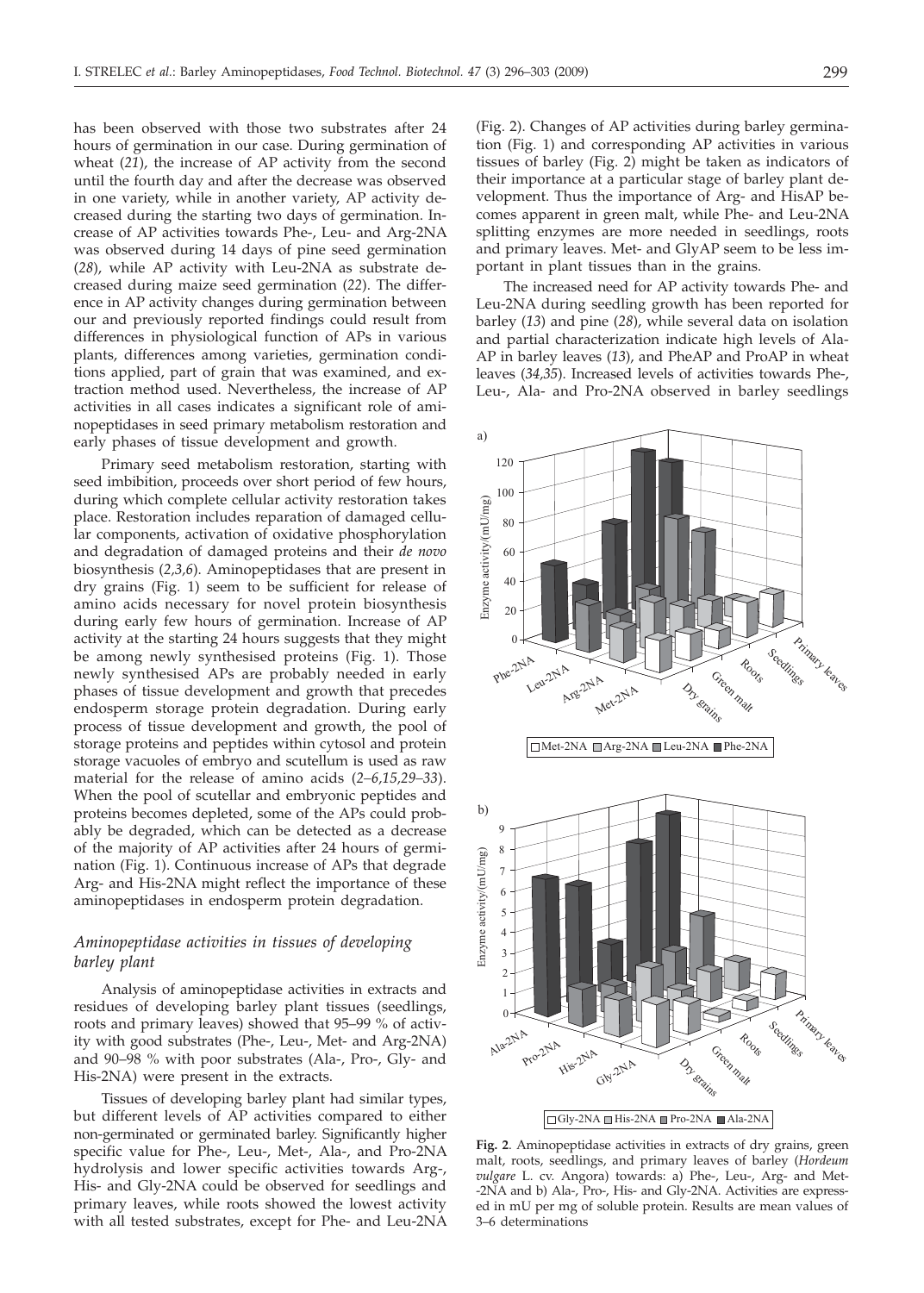and leaves (Fig. 2) are in agreement with all these reports. Data that compare AP activities in grains and developing tissues towards various substrates could not be found in available literature.

The observed increase of hydrolysis rates in barley seedlings and leaves indicates a significant role of aminopeptidases in tissue development and growth. Since these tissues are undergoing rapid cell divisions, higher level of AP activity is probably needed for accelerated protein turnover, although other functions such as activation of peptide hormones, and/or involvement in protein maturation cannot be excluded.

# *Partial characterization of non-germinated and germinated barley aminopeptidases*

### pH optimum

Aminopeptidases, both from barley dry grains and green malt, were most active at pH=7.4–8.2, and within this pH range exhibited more than 90 % of activity, but their pH activity profiles were slightly different. Extracts of dry grains showed two pH optima: pH=7.6 for Arg-, Met-, Phe-, Leu-, and His-2NA, and pH=7.9 for Ala-, Gly-, and Pro-2NA splitting, while the extract of green malt had three pH optima: pH=7.6 for Arg- and Phe- -2NA, pH=7.9 for Met-, Leu-, His-, and Pro-2NA, and pH=8.2 for Ala- and Gly-2NA splitting (Fig. 3).

Similar broad pH activity profiles were reported for various purified plant aminopeptidases that hydrolyse Pro-, Leu-, Arg-, Phe- or Ala-2-naphthylamides or *para*- -nitroanilides with pH optima ranging from pH=7.0 to 7.8 (*13–17,23,28,34–40*). There was no difference in pH optima for the same substrates when determined in crude extracts or with purified AP from wheat leaves (*34*). Thus, the observed pH optima determined for barley extracts could be considered as pH optima of specific aminopeptidases present in dry grains and green malt. Higher pH optima, similar to those observed for barley AP with Ala- and Gly-2NA as substrates (pH=7.9 and 8.2), were earlier reported for partially purified maize aminopeptidases splitting Arg-2NA (pH=8.0) (*22*), partially purified leucine aminopeptidase isoform 3 (LAP3) from etiolated barley seedlings (pH=8.0) (*15*) and dipeptidase and LAP splitting dipeptides to be at pH=8.5–10 (*12,18,19*).

In order to clarify whether the observed pH optima for the hydrolysis of various substrates by APs from barley dry grain and green malt are results of action of one or several aminopeptidases, statistical analysis (Spearman rank order and cluster analysis) of AP activity curve shapes was performed (data not shown). Cluster analysis revealed possible existence of three different enzymes present in both, dry grains and green malt: AP of broad range specificity, AP specific for Pro, and AP specific for Ala and Gly.

#### Molecular mass estimation

APs present in the extracts of dry grains and primary leaves were separated by gel filtration on Sephacryl S-200, giving multiple activity peaks (Fig. 4). Six activity peaks (97, 83, 72, 62, 53 and 39 kDa) could be discerned for dry grain extract and five peaks (97-kDa peak missing) for primary leaf extracts. Although elu-





**Fig. 3**. pH activity profiles of aminopeptidases in extracts of: a) dry grains, and b) green malt of barley (*Hordeum vulgare* L. cv. Angora). Activities are expressed in mU per mg of soluble protein. Results are mean values of 3 determinations

tion profiles of AP activity towards various substrates overlapped, statistical analysis of the activity indicated the existence of 5 or 6 APs of different molecular mass, some discerned by substrate specificity as well. These could be two APs of broad specificity (83 and 53 kDa), Pro and His accepting AP (72 kDa), Arg, Leu or Phe preferring AP (97, 62 and 39 kDa, respectively).

Aminopeptidases of similar molecular mass and substrate specificities have been isolated from grains or leaves of various plants. Two APs of broad substrate specificity with molecular mass of 92 and 83 kDa, respectively, were partially purified from maize (*22*), and one was detected in barley grains (*13*). PheAP varying in molecular mass between 57 and 75 kDa was isolated from dry seeds of barley, maize and mung beens (*13,22,36*), as well as from primary leaves of wheat (*34*). LeuAP with molecular mass of 62 and 57 kDa was isolated from classified barley flour (*17*) and etiolated barley seedlings (*15*), ProAP of 400 kDa from wheat leaves (*35*), and AlaAP with molecular mass of 84–85 kDa from barley leaves and maize seeds (*14,22*).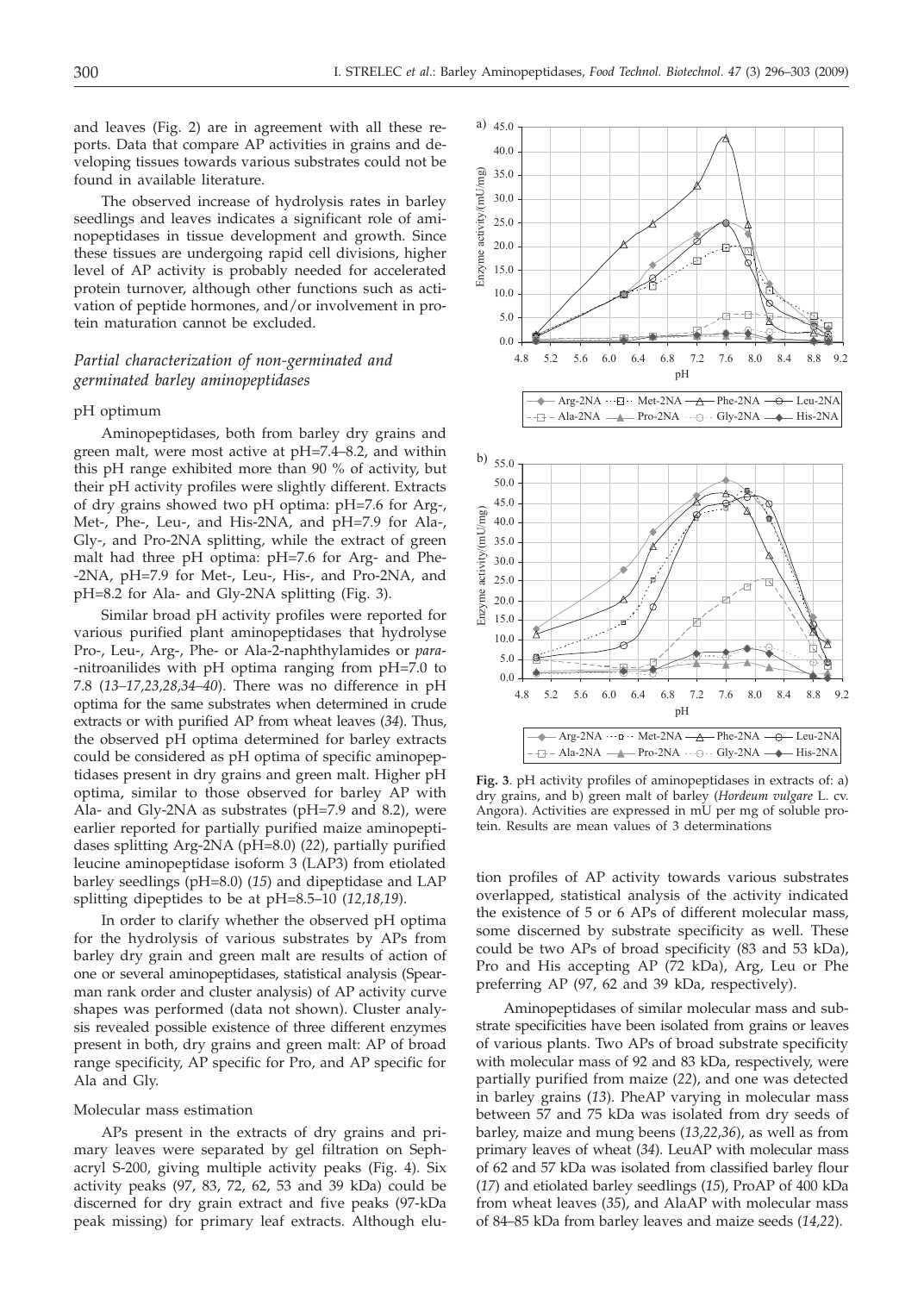a)





**Fig. 4**. Elution profile of aminopeptidases from extracts of (a, b) dry grains and (c, d) primary leaves of barley (*Hordeum vulgare* L. cv. Angora) separated on Sephacryl S-200. The column  $0.9\times60$  cm was operated at 4 °C and flow rate of 5.6 mL/h. Equilibration and elution buffer was 50 mM sodium acetate, pH=6.2, containing 0.5 M NaCl. Elution peaks from the highest to the lowest molecular mass (97, 83, 72, 62, 53 and 39 kDa) are designated by Roman numbers I–VI. Activities are expressed in mU per mL

Electrophoretic analysis of barley aminopeptidases

Analysis of AP activities in gel slices after native PAGE, pH=8.9, of proteins extracted from dry grains and green malt, using Phe-, Leu- and Arg-2NA as substrates, revealed the existence of two different enzymes: AP of lower mobility that cleaved all three substrates with similar efficiency, and AP of higher mobility that was specific for arginine (Fig. 5).

Similar analysis by IEF in pH gradient of 4.0–6.5 showed existence of three enzymes with different isoelectric points (pI): AP splitting Phe- and Leu-2NA (pI= 4.4), ArgAP (pI=4.6) that was specific for Arg-2NA, and AP of broad specificity (pI=4.9) that cleaved all three substrates (Fig. 6). The lack of the third activity band after native PAGE (Fig. 5) was probably due to similar mobility of AP splitting only Phe- and Leu-2NA, and mobility of AP with broad range specificity.

Previous reports on electrophoretic separation of crude extracts of barley grains (*13*), pea (*23*), and pine seeds (*28*) by native PAGE with subsequent detection of aminopeptidase activities describe the same results as those obtained for APs in barley grains and malt for



- $\rightarrow$  Phe-2NA, malt  $\rightarrow$  Leu-2NA, dry grain  $\rightarrow$  Leu-2NA, malt

**Fig. 5**. Localization of aminopeptidases in gel slices after native PAGE, pH=8.9, of proteins extracted in Tris-HCl, pH=8.0, from dry grains and green malt of barley (*Hordeum vulgare* L. cv. Angora). Samples applied to the gel strip contained 10 μg of proteins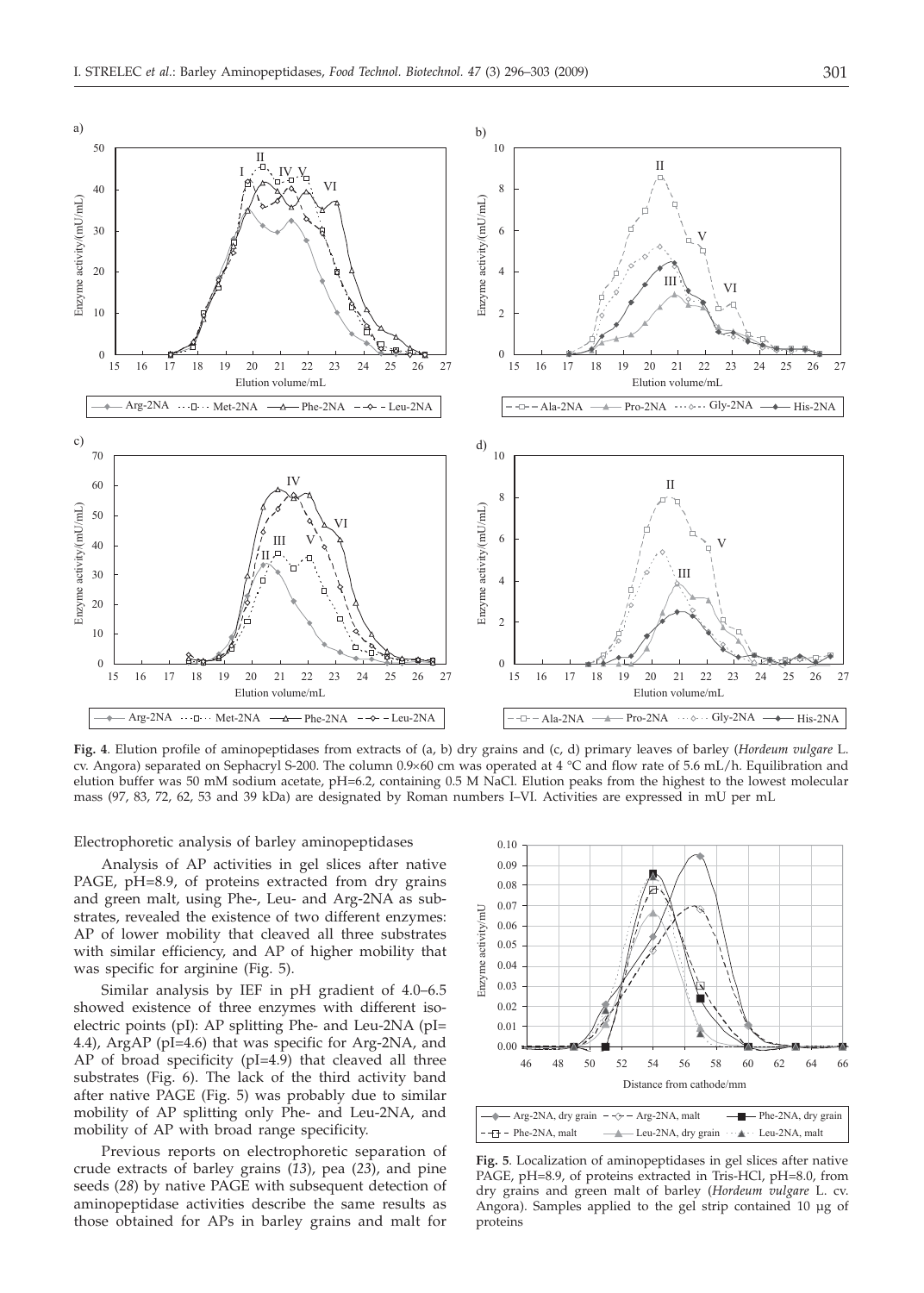

**Fig. 6**. Localization of aminopeptidase activities in gel slices after IEF in pH gradient of 4.0–6.5 of Tris-HCl, pH=8.0, extracted proteins from dry grains and green malt of barley (*Hordeum vulgare* L. cv. Angora). Samples applied to the gel strip contained 30 μg of proteins. Activity peaks are designated by their isoelectric points (pI)

which we have determined pI and specificities. This indicates a broad distribution of the three APs among plant seeds.

#### **Conclusion**

The obtained results indicate that at least six APs optimally active at pH=7.4–8.2 are present in barley (*Hordeum vulgare* L. cv. Angora) grains and tissues. Two of them could be of broad substrate specificity, three showing narrow preference for dominating Leu, Phe, or Pro/His, and one is specific for Arg. Levels and ratios of AP activities with different substrate preferences change during barley development, indicating their adjustment to the needs of the ongoing processes in the plant. The increase of AP activities during the first 24 hours of germination, and their high activities in newly formed tissues indicate significant involvement of APs in seed primary metabolism restoration, and in tissue development and growth.

### **References**

- *1.* L. Mikola, J. Mikola: Occurence and Properties of Different Types of Peptidases in Higher Plants. In: *Plant Proteolytic Enzymes,* M.J. Dalling (Ed.), CRC Press, Inc., Boca Raton, USA (1986) pp. 97–177.
- *2.* J.D. Bewley, M. Black: Mobilization of Stored Seed Reserves. In: *Seeds: Physiology of Development and Germination,* J.D. Bewley, M. Black (Eds.), Plenum Press, New York, USA (1985) pp. 253–304.
- *3.* K.R. Preston, J.E. Kruger: Mobilization of Monocot Protein Reserves During Germination. In: *Plant Proteolytic Enzymes,* M.J. Dalling (Ed.), CRC Press, Inc., Boca Raton, USA (1986) pp. 1–18.
- *4.* K. Müntz, M.A. Belozersky, Y.E. Dunaevsky, A. Schlereth, J. Tiedemann, Stored proteinases and the initiation of storage protein mobilization in seeds during germination and seedling growth, *J. Exp. Bot. 52* (2001) 1741–1752.
- *5.* P.C. Bethke, S.J. Swanson, S. Hillmer, R.L. Jones, From storage compartment to lytic organelle: The metamorphosis of the aleurone protein storage vacuole, *Annals Bot. 82* (1998) 399–412.
- *6.* J.D. Bewley, M. Black: Storage, Imbibition and Germination. In: *Seeds: Physiology of Development and Germination,* J.D. Bewley, M. Black (Eds.), Plenum Press, New York, USA (1985) pp. 89–134.
- *7.* N. Zhang, B.L. Jones, Characterization of germinated barley endoproteolytic enzymes by two-dimensional gel electrophoresis, *J. Cereal Sci. 21* (1995) 145–153.
- *8.* N. Zhang, B.L. Jones, Development of proteolytic activities during barley malting and their localization in the green malt kernel, *J. Cereal Sci. 22* (1995) 147–155.
- *9.* L. Mikola, Germinating barley grains contains five acid carboxypeptidases with complementary substrate specificities, *Biochim. Biophys. Acta, 747* (1983) 241–252.
- *10.* F.D. Degan, A. Rocher, V. Cameron-Mills, D. von Wettstein, The expression of serine carboxypeptidases during maturation and germination of the barley grain, *Proc. Natl. Acad. Sci. USA, 91* (1994) 8209–8213.
- *11.* L.L. Walling, Y.Q. Gu: Plant Aminopeptidases: Occurrence, Function and Characterization. In: *Aminopeptidases*, A. Taylor (Ed.), R.G. Landes Company, Georgetown, USA (1996) pp. 173–218.
- *12.* T. Sopanen, J. Mikola, Purification and partial characterization of barley leucine aminopeptidase, *Plant Physiol. 55* (1975) 809–814.
- *13.* L. Kolehmainen, J. Mikola, Partial purification and enzymatic properties of an aminopeptidase from barley, *Arch. Biochem. Biophys. 145* (1971) 632–642.
- *14.* M. Desimone, M. Krüger, T. Wessel, M. Wehofsky, R. Hoffmann, E. Wagner, Purification and characterization of an aminopeptidase from the chloroplast stroma of barley leaves by chromatographic and electrophoretic methods, *J. Chromatogr. B, 737* (2000) 285–293.
- *15.* N. Ogiwara, T. Amano, M. Satoh, Y. Shioi, Leucine aminopeptidase from etiolated barley seedlings: Characterization and partial purification of isoforms, *Plant Sci. 168* (2005) 575–581.
- *16.* B.C. Holwerda, J.C. Rogers, Purification and characterization of aleurain: A plant thiol protease functionally homologous to mammalian cathepsin H, *Plant. Physiol. 99* (1992) 848–855.
- *17.* H. Doi, M. Kawakami, Purification of aminopeptidase from Australian classified barley flour, *Int. J. Biochem. Cell. Biol. 29* (1997) 345–352.
- *18.* T. Sopanen, Purification and partial characterization of dipeptidase from barley, *Plant Physiol. 57* (1976) 867–871.
- *19.* A. Davy, K.K. Thomsen, M.A. Juliano, L.C. Alves, I. Svendsen, D.J. Simpson, Purification and characterization of barley dipeptidyl peptidase IV, *Plant Physiol. 122* (2000) 425– 431.
- *20.* J. Mikola, L. Kohlemainen, Localization and activity of various peptidases in germinating barley, *Planta, 104* (1972) 167–177.
- *21.* J.E. Kruger, K.R. Preston, Changes in aminopeptidases of wheat kernels during growth and maturation, *Cereal Chem. 55* (1978) 360–372.
- *22.* L.O. Vodkin, J.G. Scandalios, Comparative properties of genetically defined peptidases in maize, *Biochemistry, 19* (1980) 4660–4667.
- *23.* T.C. Elleman, Aminopeptidases of pea, *Biochem J. 141* (1974) 113–118.
- *24.* J. Nagatsu, T. Nagatsu, T. Yamamoto, G.G. Glener, J.W. Mehl, Purification of aminopeptidase A in human serum and degradation of angiontensin II by the purified enzyme, *Biochim. Biophys. Acta, 198* (1970) 255–270.